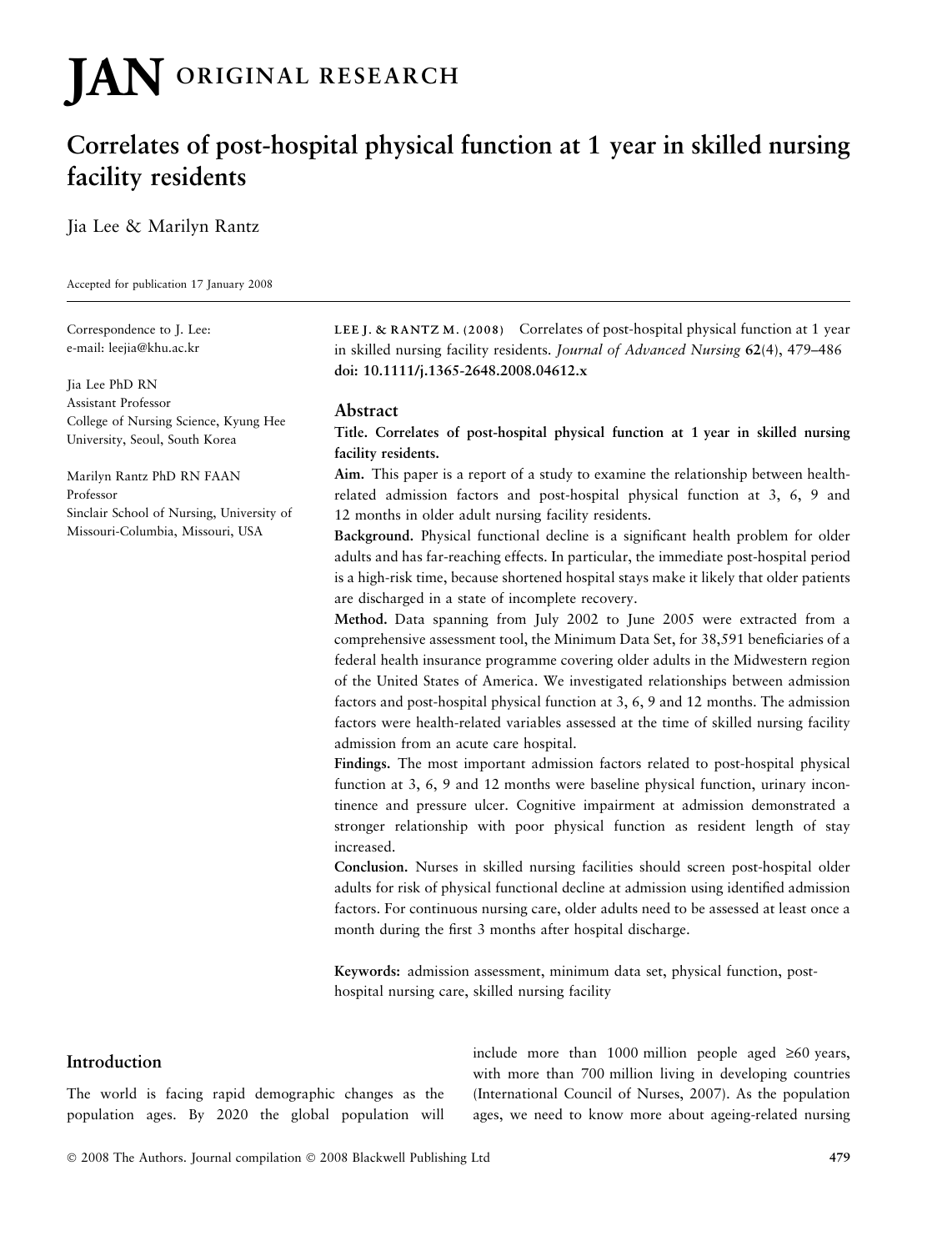issues to improve quality of care for older adults. Physical functional decline is a significant health problem for older adults and has far-reaching effects. It reduces independence and quality of life, and increases caregiver responsibilities and hospitalization rates, risk of falls and healthcare expenses, nursing home admissions and mortality (Buttar et al. 2001, Samsa et al. 2001). Although general patterns of age-related physical functional decline are well-understood, less is known about patterns of decline in certain subgroups, including patients recently discharged from acute care settings.

Specifically for older adults, the immediate post-hospital period is an especially high-risk time, because shortened hospital stays make it likely that these patients are discharged in a state of incomplete recovery. For example, in a study of 660 older adult patients, a total of 13% died within 1 year of hospital discharge (Liu et al. 2002). Older adult patients may transfer from acute care hospitals to short-stay skilled nursing facilities (SNF) or rehabilitation centres for intensive rehabilitation therapy, and then be discharged home or to longterm care facilities. For nurses taking care of post-hospital older adults in SNF, to improve physical function using early targeted interventions, evidence is needed about admission factors of facilities that influence trajectories of post-hospital physical function.

## Background

#### Theoretical framework

We developed a theoretical framework of post-hospital physical function in SNF to guide this study. Previous studies were reviewed using combinations of the following keywords from CINAHL, MEDLINE, PubMed and PsycINFO: physical function, functional decline, recovery, predictors, predicting, elderly, older adults, hospital, skilled nursing facility and nursing home. Seven admission factors were identified through integrative literature review of 36 papers published between 1996 and 2006: baseline physical function, pressure ulcer, urinary incontinence, malnutrition, pain, history of falls and cognitive impairment. The dependent variable was physical function at 3, 6, 9 and 12 months after discharge from acute care hospitals. Age, gender and co-morbidity were controlled as covariates.

### Admission factors

#### Baseline physical function

Baseline physical function is a strong predictor of future physical function in older adult patients, particularly after acute medical illness such as respiratory tract infection or hip fracture (Binder et al. 2003, Lee 2006).

#### Pressure ulcer

Pressure ulcer is predictive of physical functional decline or delayed recovery of pre-morbid physical function, specifically in nursing home residents or older adult patients receiving rehabilitation therapy (Johnson et al. 2000).

#### Urinary incontinence

Urinary incontinence affects 15–30% of older adults in the community and more than 50% in hospitals and long-term care (Mezey & Fulmer 1999). Poor physical function is strongly associated with incontinence (Lee 2006, Huang et al. 2007).

#### Malnutrition

Malnutrition, including as under nutrition and weight loss, is a prevalent problem among nursing home residents, affecting 40–80% (Guigoz et al. 1996, Saletti et al. 1999). Malnutrition often causes physical deterioration during hospitalization and can contribute to physical functional decline (Incalzi et al. 1996). Severe disability in physical function is strongly associated with anthropometric and biochemical indicators of malnutrition (Romagnoni et al. 1999).

#### Pain

Pain is one of the most common clinical conditions in older adults and has a negative relationship with physical activity in daily life and changes patients' lifestyles. Specifically, pain of severe or greater intensity is shown to be statistically significantly associated with physical disability (Scudds & Robertson 2000).

#### History of falls

History of falls also is a consideration as one of every three older adults falls each year (Hausdorff et al. 2001). Of those with a history of falls, 20–30% suffer moderate to severe injuries that reduce mobility and independence (Fox et al. 2000).

#### Cognitive impairment

Cognitive impairment is relatively common in older adults, with an estimated 4–5 million older experiencing cognitive disorders such as acute confusion, delirium and dementia (Mezey & Fulmer 1999). Cognitive impairment is consistently associated with difficulties in physical performance in older adults (Lynch et al. 2005).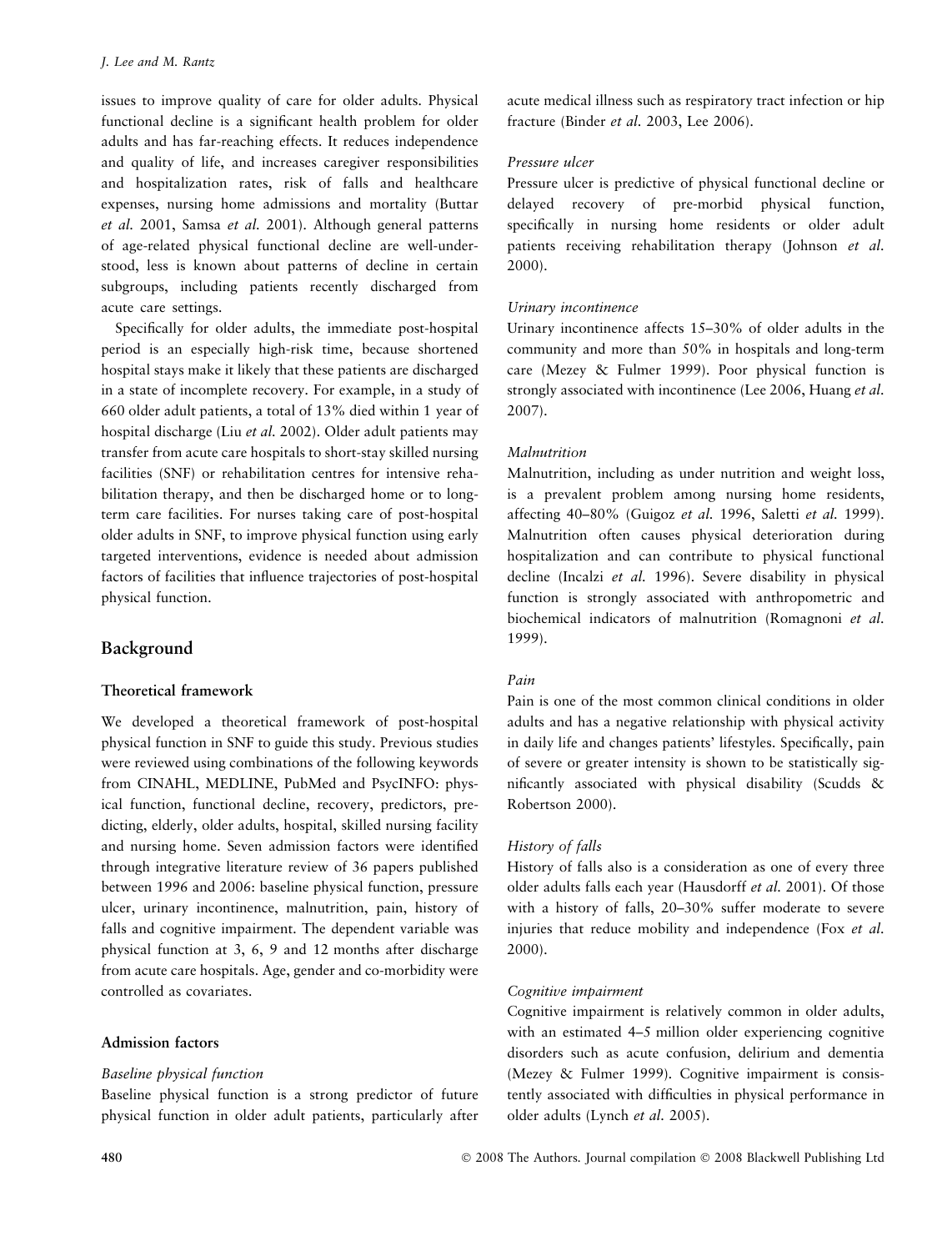#### Covariates

# Age

Physical functional decline is more prevalent with increasing age (Binder et al. 2003). In a study conducted by Mezey and Fulmer (1999),  $20\%$  of people  $\geq 65$  years of age required assistance with activities of daily living (ADL) and  $45\%$  of those  $>85$  years of age required such assistance; difficulty with instrumental activities of daily livings (IADL) also increased with age. However, age may not influence physical functional decline directly. Rather, it may accelerate the effects of other risk factors on change in physical function.

#### Gender

Many studies have shown that older women report statistically significantly higher rates of physical functional difficulties than older men (Rahman & Liu 2000, Sharkey & Branch 2004). Although the mechanisms behind gender discrepancy in physical functional limitation are unclear, it may have confounding effects on the relationship between risk factors and physical functional outcomes.

#### Co-morbidity

Severe co-morbid conditions decrease physical functional autonomy (Di Libero et al. 2001). In a prospective cohort study of 367 older people with all with hip fractures, it was found that higher levels of co-morbidity were associated with increased risk of physical functional dependence (Cree et al. 2001). Co-morbid conditions may independently affect outcomes or confound the effect of treatment or primary disease (Nitz 1997).

# The study

#### Aim

The aim of the study was to examine the relationship between health-related admission factors and post-hospital physical function at 3, 6, 9 and 12 months in older adult nursing facility residents.

#### Design

We adopted a retrospective correlational design to examine the relationships among the study variables. The admission factors from the theoretical framework and their relationships with physical function were measured at 3, 6, 9 and 12 months using the Minimum Data Set (MDS). The MDS is a part of the US federally mandated process for clinical assessment of all residents in SNF, and provides a comprehensive assessment of each resident's functional capabilities and helps nursing home staff identify health problems.

#### Participants

The participants were all Medicare admissions to SNF who met the following inclusion criteria: (1) 65 years of age or older and (2) admitted to short-stay skilled nursing units from acute care hospitals as indicated by MDS information, admission assessment (MDS code: AA8a = 1) and Medicare 5 day assessment  $(AABb = 1)$ . Medicare is a health insurance programme administered by the US government, covering people who are either  $\geq 65$  years of age or who meet other eligibility criteria. There were a total of 53,946 admissions. Many individuals had multiple admissions, and for them only the most recent admission was selected, leaving a sample of 40,272 individuals. Of those, 1781 (4%) were excluded because of missing data on the admission assessment, resulting in a final sample size of 38,591 patients admitted to 458 SNFs in the Midwestern region of the United States of America (USA). We included admission and continuous assessment data on residents up to 12 months in the posthospital period.

#### Data collection

Data were accessed in 2006 from the MDS data of all relevant Medicare admissions between July 2002 and June 2005. As this analysis is based on the MDS data, the study variables were those available in the MDS data set: physical function at admission, 3, 6, 9 and 12 months, pressure ulcer, urinary incontinence, malnutrition, pain, history of falls, cognitive impairment, age and gender and co-morbidity.

#### Physical function

Physical function was measured at admission, 3, 6, 9 and 12 months using the 7-item MDS-ADL Scale. Consistent with this scale, performance scores were rated from independent (0) to total dependence (4) on items including bed mobility, transfer and locomotory capability on the unit, dressing, eating, toileting and personal hygiene. This scale reliably measures ADL performance with a range of scores from 0 to 28 (Morris et al. 1994). For this study, we used the admission sample and calculated coefficient alpha, item-total correlations and inter-item correlations. Coefficient alpha for the scale was  $0.92$ , item-total correlations were all between  $0.57$  and  $0.86$  and inter-item correlations ranged from  $0.45$  to  $0.84$ , thus indicating a psychometrically sound scale.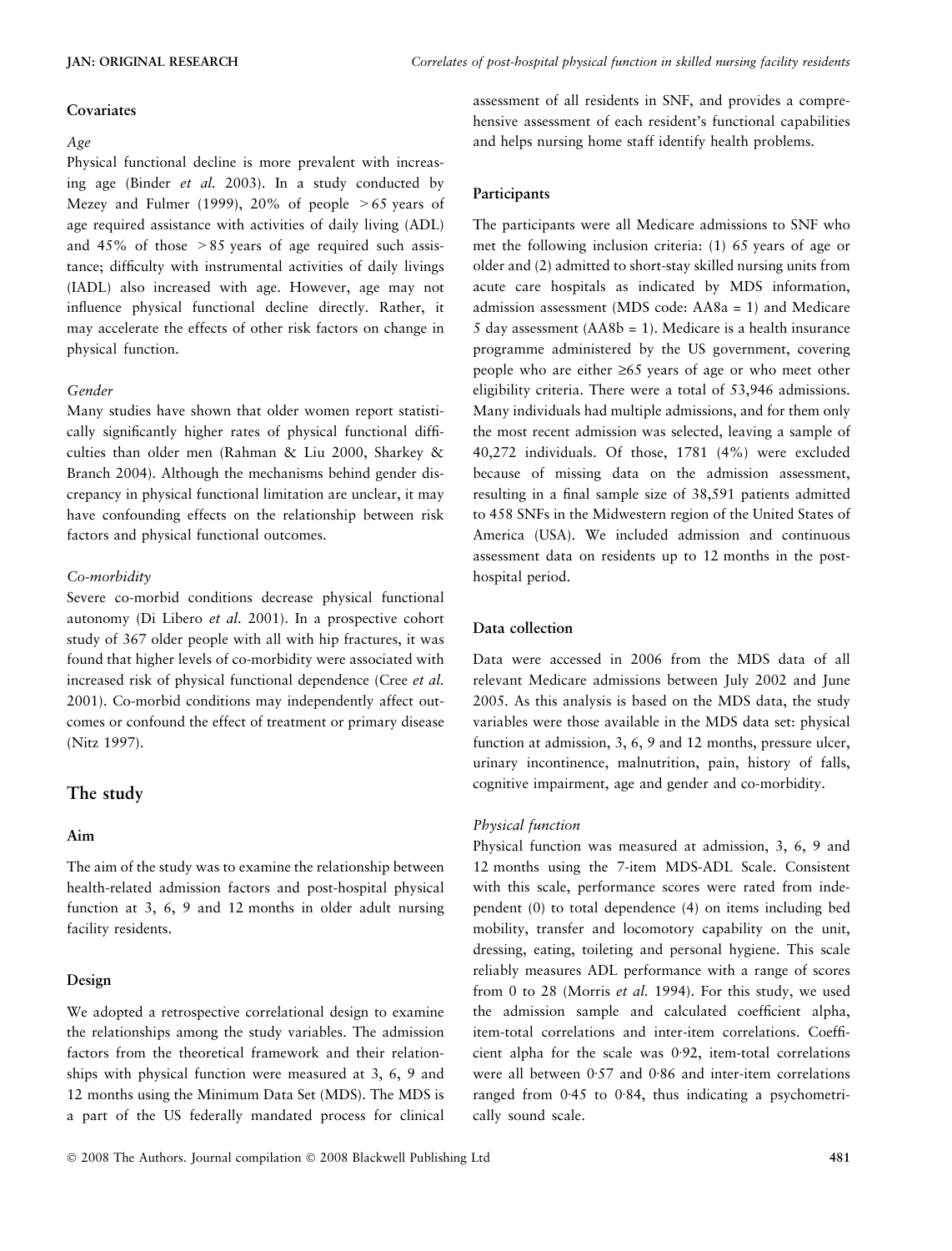#### Pressure ulcers

Ulcers were measured by stage and type according to the MDS Skin Condition Scale (MDS-SCS). This has four categories of ulcer from stage I (a persistent area of skin redness without a break in the skin) to stage IV (a full thickness of skin and subcutaneous tissue is lost, exposing muscle or bone). The total score was summed after multiplying the number of ulcers by the staging scores of each (Berlowitz et al. 2001).

#### Urinary incontinence

Urinary incontinence was evaluated with the MDS Bladder Continence Scale. This scale assesses control of urinary bladder function, including dribbles of a volume insufficient to soak through underpants, and takes into consideration any appliances being used by the patient (e.g. Foley catheter) or continence programmes that may be employed. Scores range from  $0 =$  continent: complete control to  $4 =$  incontinent: inadequate bladder control with multiple daily episodes.

#### Malnutrition

Malnutrition was measured by body mass index (BMI) and one MDS item of weight loss (5% or more in last 30 days or 10% or more in last 180 days). The MDS item is dichotomous, with  $0 = no$  or  $1 = yes$ . The BMI was calculated from weight and height based on MDS data. Bivariate analysis with the dependent variable – physical function at 3 months – was used to determine which of these indicators would enter the regression analysis of the model. The MDS indicator with the highest statistical correlation was used because of its strongest effect. Only one indicator entered the regression analysis so as not to violate the assumption of mulitcollinearity.

#### Pain

Pain was measured using the MDS Pain Scale. Intensity of pain was coded as  $1 = \text{mild pain}$ ,  $2 = \text{moderate pain}$  and  $3$  = pain is horrible or excruciating. In a validity study of 95 post-acute nursing home patients, there was good agreement between the MDS and the Visual Analogue Scale (VAS) on the presence of pain; that is, of those who were assessed with no pain on the MDS, 93% had a VAS score of 0 ( $\kappa = 0.71$ ; Fries et al. 2001).

#### History of falls

History of falls was measured with the 2-item MDS Accidents Scale. Falls items were: (1) fell in past 30 days and/or (2) fell in past 31–180 days. The two items were scored dichotomously and then summed. A positive fall report in either two periods was scored as '1' and a negative report as a '0'.

#### Cognitive impairment

Cognitive impairment was measured by the 7-category MDS Cognitive Performance Scale (CPS), with an average interrater reliability of 0.85 (Morris et al. 1994). Items used to construct the CPS were taken from the cognitive domain of the MDS and involved questions about short-term memory, long-term memory, ability to make oneself understood and cognitive skills for decision-making. The CPS classifies all residents into seven categorical levels of cognitive performance  $(0-6)$ , with 0 and 1 representing no or minimal cognitive impairment; 2, 3 and 4 representing moderate impairment; and 5 and 6 representing severe impairment.

#### Comorbidity

For co-morbidity, diabetes mellitus (DM), heart disease, cancer and renal disease, stroke or other neuropathy, pulmonary disease, musculoskeletal and sensory problems were measured by the MDS-Section I. After bivariate analysis with physical function, heart disease, pulmonary disease, musculoskeletal disease and sensory problems were excluded in the models because they were non-significant ( $P > 0.05$ ).

#### Ethical considerations

The study was approved by the appropriate university ethics committee. The de-identified MDS data were used under the auspices of state/federal regulations. MDS data are considered to be a part of the resident's clinical record and, as such, are protected from improper disclosure under the 42 Code of Federal Regulations 483.10. A facility may not release resident identifiable information to the public. Providers pursuing the release of aggregate data must insure that it is not resident identifiable.

#### Data analyses

Regression methods were used to examine the association between physical function and admission factors. Ordinary linear regression assumes complete independence between observations on different. This assumption is often not tenable when participants are clustered in common environments such as in this study, where each skilled nursing facility contributes multiple residents to the sample. Exposure to the unmeasured but real effects of a common environment and care practices can induce a dependency between observations on individuals within the same facility. If ignored, the clustering can result in downwardly biased standard errors for the regression parameters, resulting in too many statistically significant regression parameters. The method of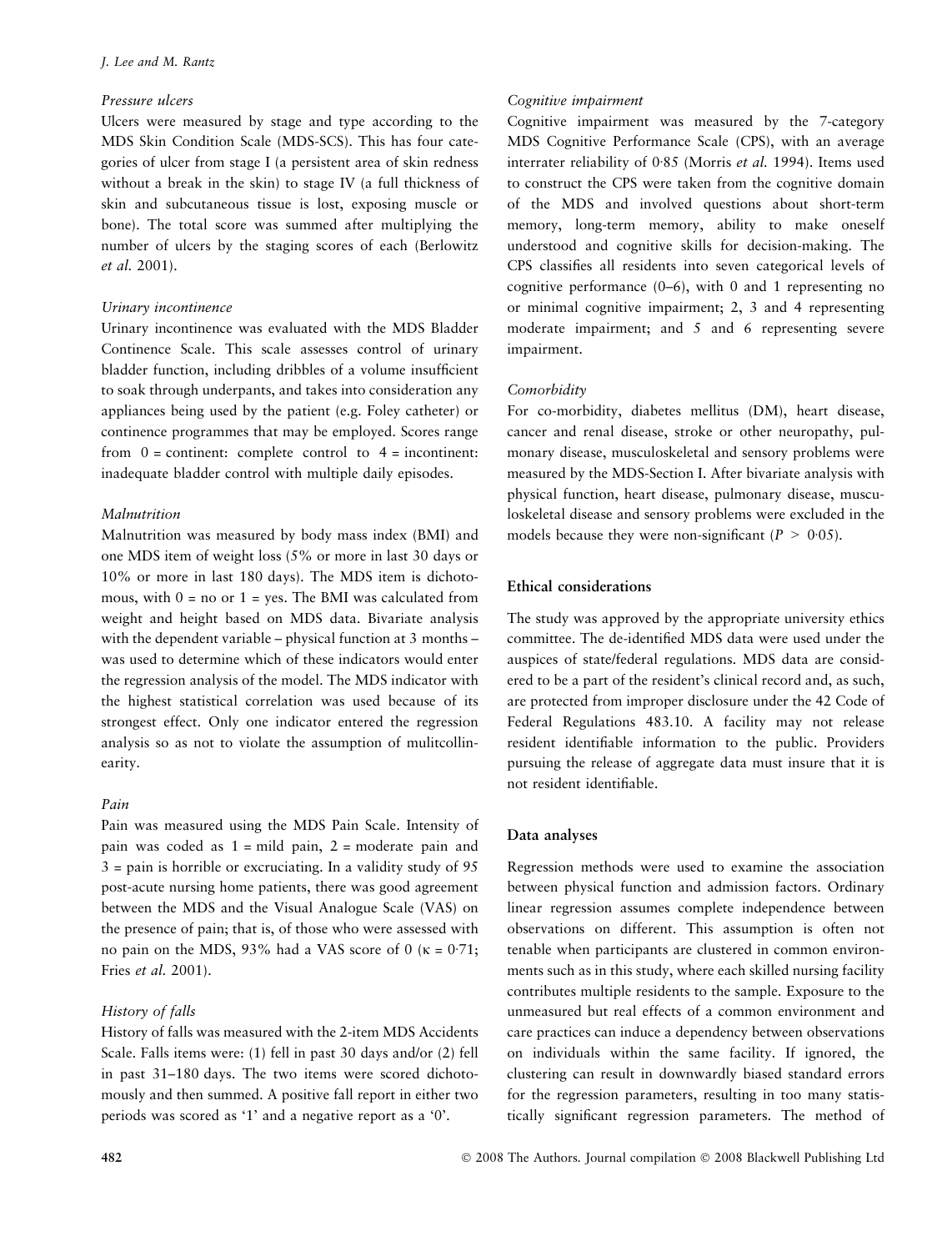Generalized Estimating Equations (GEE) was used to provide an appropriate analytic approach for clustered data (Liang & Zeger 1986).

Data from the 6-month time-point was used to select covariates without consideration of the primary variables (pressure ulcer, urinary incontinence, weight loss, pain and history of falls). Age, gender, heart disease, pulmonary disease, musculoskeletal disease and sensory disorder were excluded because of  $P > 0.05$ . Because the variances of the primary variables were divided into almost two groups, the variables were dichotomized, with  $0 = no$  or  $1 = yes$ .

The method of GEE with the GENMOD procedure in SAS (version 9; SAS Institute Inc., Carry, NC, USA) was run. Initially, admission physical function, cognitive impairment and DM, cancer, stroke, renal disease and other neuropathy were included in the model and subsequently the primary variables were added to estimate their impact on physical function scores. Separate regressions were performed for outcomes at 3, 6, 9 and 12 months. The level of statistical significance was set at  $P < 0.05$ .

#### Findings

#### Descriptive analyses

The characteristics of residents admitted to skilled nursing units are shown in Table 1. Older adults ranged in age from 65 to 102 years, with a mean of 82 $\cdot$ 3 years (sp = 7 $\cdot$ 7, range

|  |  | Table 1 Admission characteristics |
|--|--|-----------------------------------|
|--|--|-----------------------------------|

|                             | Admission total ( $n = 38,591$ ) |            |      |
|-----------------------------|----------------------------------|------------|------|
| Variables                   | $M$ (sp)                         | Range      | $\%$ |
| Gender (female)             |                                  |            | 67   |
| Age (years)                 | 82.34(7.7)                       | $65 - 102$ |      |
| Activity of daily living    | 15.02(6.7)                       | $0 - 28$   |      |
| Cognitive Performance Scale | 1.68(1.7)                        | $0 - 6$    |      |
| Diabetes mellitus           |                                  |            | 28   |
| Heart disease               |                                  |            | 79   |
| Cancer                      |                                  |            | 12.  |
| Stroke                      |                                  |            | 18   |
| Renal disease               |                                  |            | 1    |
| Neuropathy                  |                                  |            | 19   |
| Pulmonary disease           |                                  |            | 22   |
| Musculoskeletal disease     |                                  |            | 45   |
| Sensory disorder            |                                  |            | 11   |
| Pain                        |                                  |            | 28   |
| Urinary incontinence        |                                  |            | 21   |
| Pressure ulcer              |                                  |            | 19   |
| Weight loss                 |                                  |            | 10   |
| History of falls            |                                  |            | 39   |

65–102). The majority was female (67%). Admission mean score on the CPS was  $1.68$  (sp = 1.7), indicating mild cognitive impairment. Level of physical function measured by seven MDS-ADL items was  $15.0$  (sp = 6.7), indicating limited or extensive assistance. The most frequently encountered pathology in this sample was heart disease, including hypertension (79%), followed by musculoskeletal disease (45%), DM (28%), pulmonary disease (22%), neuropathy (19%) and stroke (18%).

In terms of primary variables, of the 38,491 participants, 39% experienced falls in the 3 months previous to SNF admission. Approximately 28% reported pain on admission, and almost one-quarter had urinary incontinence and pressure ulcer at the time of admission.

#### Regression analyses

Table 2 shows the results of the regression analysis employed to assess the association between admission variables related to post-hospital physical function and physical function at 3, 6, 9 and 12 months. The regression coefficients for pressure ulcer, urinary incontinence, weight loss, pain and history of falls (primary variables) for the various groups of residents who remained in nursing homes at a given time-point indicate an increase in ADL scores (poorer physical function). For example, holding other baseline characteristics constant, a positive score at admission for urinary incontinence will increase the 3-month ADL score by about four points over those without urinary incontinence (on the MDS-ADL score, which ranges from 0 independence to 28 total dependence). For those who remain in the nursing home for 12 months, having urinary incontinence at admission will increase ADL score by nearly six points as compared with those without urinary incontinence. Similarly, holding other characteristics constant, a positive score for pressure ulcer will increase the 3-month ADL scores by nearly four points. For patients who remain in the nursing home for 12 months, having pressure ulcers at admission will increase the ADL score by 4.5 points compared with those without pressure ulcers. Weight loss at admission will increase the ADL score nearly three points among those who remain in the nursing home for 12 months as compared with those admitted without weight loss. The primary variables (pressure ulcer, urinary incontinence, weight loss, pain and history of falls) are statistically significant ( $P < 0.05$ ) at every time-point, and their magnitudes are similar. Fisher's z transformation scores indicated that the effects of the primary variables decreased by length of facility stay, while cognitive impairment on admission had a stronger relationship with physical function as resident length of stay increased.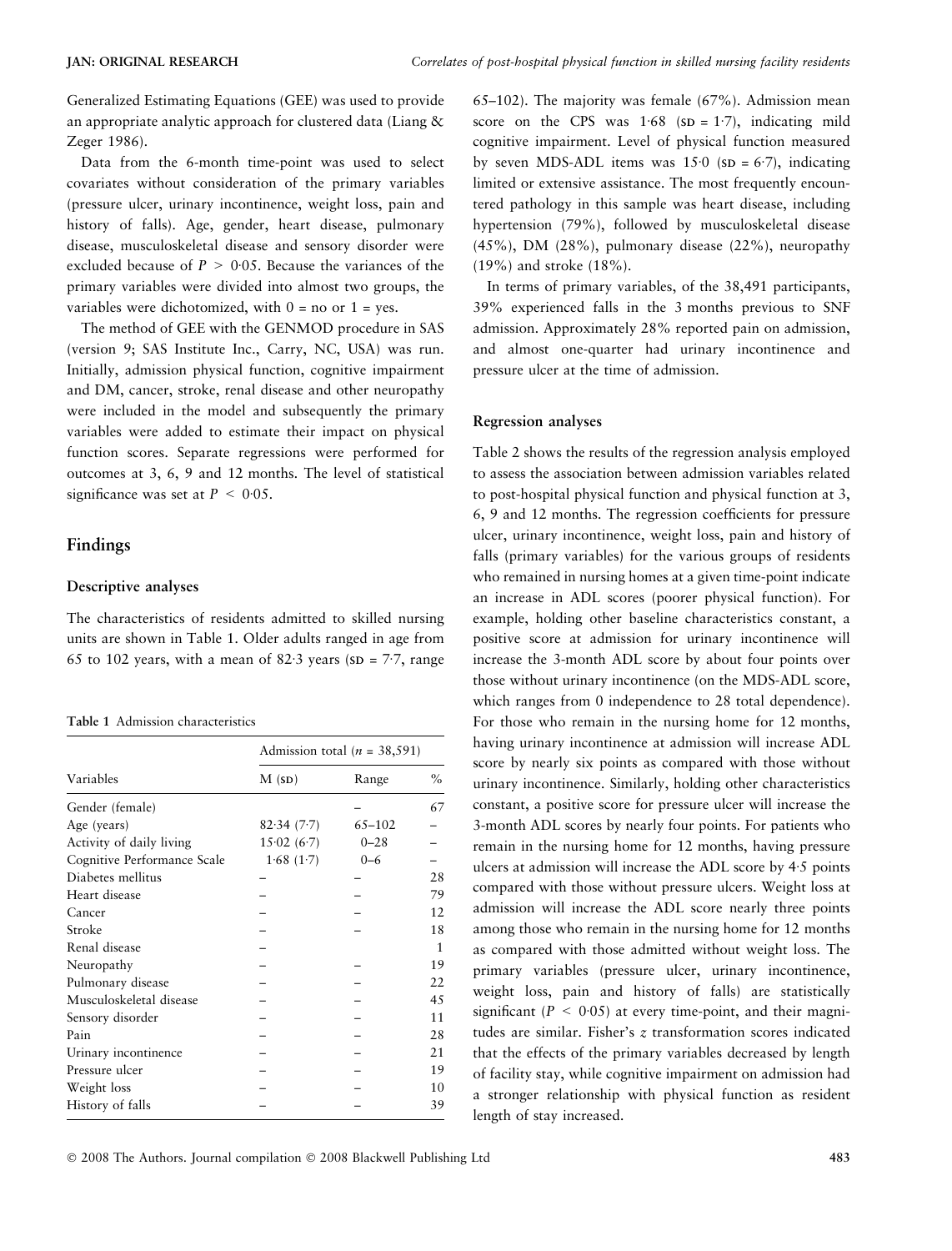|             |                 | MDS-ADL score at 3 months                             |           |                      |                 |                                                                                                        |          |                      |                 |                                          |          |                      |                 |                                         |          |                  |
|-------------|-----------------|-------------------------------------------------------|-----------|----------------------|-----------------|--------------------------------------------------------------------------------------------------------|----------|----------------------|-----------------|------------------------------------------|----------|----------------------|-----------------|-----------------------------------------|----------|------------------|
|             | $(n = 11,398)$  |                                                       |           |                      |                 | MDS-ADL score at 6 months ( $n = 8241$ )                                                               |          |                      |                 | MDS-ADL score at 9 months ( $n = 6531$ ) |          |                      |                 | MDS-ADL score at 12 months $(n = 5245)$ |          |                  |
| Predictors  | Estimate 95% CI |                                                       |           | $z$ score $P$ values | Estimate 95% CI |                                                                                                        |          | $z$ score $P$ values | Estimate 95% CI |                                          |          | $z$ score $P$ values | Estimate 95% CI |                                         |          | z score P values |
| ntercept    | 1.23            | $0.91 - 1.54$ 7.61                                    |           | 0.0001               | 1.25            | $0.88 - 1.59$                                                                                          | 6.83     | 0.0001               | 1.55            | $1.10 - 1.95$                            | 7.18     | $0.0001$ 1.90        |                 | $1.44 - 2.34$ 8.26                      |          | (0.0005)         |
| Σ           | 0.58            | $0.56 - 0.60$ 56.00                                   |           | 100001               | 0.52            | $0.49 - 0.54$                                                                                          | 45.01    | 100000               | 0.50            | $0.48 - 0.53$                            | 39.21    | 100000               | 0.47            | $0.45 - 0.50$                           | 35.56    | 100000           |
| CPS         | 0.20            | $0.13 - 0.28$                                         | 5.34      | 100000               | 0.36            | $0.27 - 0.45$                                                                                          | $06 - 2$ | 100000               | 0.34            | $0.24 - 0.44$                            | $6 - 70$ | 100000               | 0.37            | $0.26 - 0.48$                           | 6.88     | 0.0001           |
| ÞМ          | 0.19            | $0.04 - 0.40$                                         | 1.70      | 0.1087               | 0.15            | $-0.11 - 0.37$                                                                                         | 1:T      | 0.2883               | 0.14            | $-0.16 - 0.43$                           | 0.93     | 0.3813               | 0.28            | $-0.07 - 0.16$                          | 1.59     | 0.1224           |
| Cancer      | 0.27            | $0.10 - 0.64$                                         | 1.46      | 0.1542               | 0.42            | $-0.02 - 0.86$                                                                                         | 1.87     | 0.0629               | $-0.07$         | $-0.56 - 0.44$                           | $-0.27$  | 0.8114               | 0.05            | $-0.54 - 0.70$                          | 0.18     | 0.8045           |
| Stroke      | 0.54            | $0.33 - 0.78$                                         | 4.65      | 100000               | 0.76            | $0.48 - 1.10$                                                                                          | 4.83     | 100000               | 0.76            | $0.45 - 1.12$                            | 4.43     | 100001               | 0.48            | $0.10 - 0.89$                           | 2.41     | 0.0138           |
| Renal       | 0.73            | $0.1 - 1.30$                                          | 3.64      | 0.0005               | 0.56            | $0.07 - 1.04$                                                                                          | 2.27     | 0.0242               | 0.53            | $-0.05 - 1.08$                           | 1.81     | 0.0776               | 0.47            | $-0.25 - 1.05$                          | 1.44     | 0.2292           |
| Neuropathy  | 0.52            | $0 - 27 - 0.75$                                       | 4.18      | 100000               | 0.47            | $0.18 - 0.75$                                                                                          | 3.17     | 0.0016               | 0.59            | $0 - 8 - 0.91$                           | 3.73     | 0.0002               | 0.66            | $0.28 - 1.04$                           | 3.36     | 0.0007           |
| Pain        | 1.85            | $1.53 - 2.18$                                         | 11.21     | 100000               | 1.92            | $1.54 - 2.28$                                                                                          | 10.06    | 0.0001               | 2.01            | $1.54 - 2.46$                            | 8.59     | 100000:              | I·72            | $1.23 - 2.24$                           | $6 - 70$ | 100000           |
|             | 4.20            | $3.92 - 4.47$                                         | $30 - 25$ | 100001               | 4.79            | $4.46 - 5.11$                                                                                          | 28.95    | 0.0001               | 5.42            | $5.04 - 5.77$                            | 28.81    | 100000               | 5.72            | $5.30 - 6.13$                           | 27-26    | 100000           |
|             | 3.69            | $3.39 - 4.04$                                         | 22.66     | 100001               | 4.56            | $4.16 - 5.02$                                                                                          | 20.68    | 0.000                | 4.66            | $4.16 - 5.16$                            | 18.46    | $-0.0001$            | 4.49            | $3.91 - 5.00$                           | 16.28    | 0.0001           |
| Weight loss | 1.64            | $1.36 - 1.94$                                         | 11:10     | 100000               | 2.25            | $1.88 - 2.65$                                                                                          | 11.52    | 0.0001               | 2.23            | $1.79 - 2.66$                            | 9.94     | 0.0001               | 2.79            | $2.27 - 3.31$ 10.62                     |          | 0.000            |
| Нall        | 0.62            | $0.38 - 0.88$                                         | 4.84      | 100000               | 0.83            | $0.54 - 1.15$                                                                                          | 5.39     | $-0.0001$            | 0.79            | $0.42 - 1.16$                            | 4.19     | 100001               | 0.63            | $0.23 - 1.05$                           | 3.01     | 0.0021           |
|             |                 | MDS, Minimum Data Set; ADL, activity of daily living; |           |                      |                 | CPS, Cognitive Performance Scale; DM, diabetes mellitus; UI, urinary incontinence; PU, pressure ulcer. |          |                      |                 |                                          |          |                      |                 |                                         |          |                  |

### Discussion

We investigated relationships between admission factors and post-hospital physical function in 38,591 skilled nursing facility admissions in the Midwestern region of the USA. The Midwestern area faces a rapidly ageing rural population because younger people have left, looking for better employment elsewhere. Therefore, we addressed characteristics of older adults in rural areas. According to the theoretical framework, potential admission variables would be related to post-hospital physical function in SNF: baseline physical function, pressure ulcer, urinary incontinence, weight loss, pain, history of fall and cognitive impairment. Using the MDS data, admission factors in the framework were tested as correlates of post-hospital physical function at 3, 6, 9 and 12 months.

For post-hospital older adults, baseline physical function, urinary incontinence and pressure ulcer at the time of admission to skilled nursing units were strong correlates of future physical function at each 3, 6, 9 and 12 months. These variables seem to be good candidates for targeted interventions immediately on admission to a skilled nursing unit. As their effects decreased by length of facility stay, early interventions may be crucial among those residents with poor admission physical function, urinary incontinence or pressure ulcer to accelerate/maintain post-hospital physical functional recovery and to prevent physical functional decline.

Early intervention for urinary incontinence on admission for all skilled nursing unit residents may also help those whose lengths of stay in nursing homes extend to 3 months or more, as the relationship with physical functional decline continued to strengthen with length of stay. Addressing this problem at an early point in their nursing home residency may help some residents to become independent enough to be discharged back to the community.

Based on the findings of the present study, healing and preventing pressure ulcers may also have a major impact on improving physical function. It is imperative that pressure ulcer prevention and treatment be an on-going emphasis in all nursing facilities. Specifically, collaborative teamwork could bring an improvement in practice by allowing the staff to reflect on the way they work, and develop and implement strategies (Kennedy 2005).

Cognitive impairment on admission had a stronger relationship with physical function as resident length of stay increased. That is, the more severe cognitive impairment is on admission to the skilled nursing unit after hospitalization, the longer the nursing home stays patients are likely to experience; this will require staff to plan for the probability of

Table 2 Admission factors predicting post-hospital physical function at 3, 6, 9 and 12 months

Table 2 Admission factors predicting post-hospital physical function at 3, 6, 9 and 12 months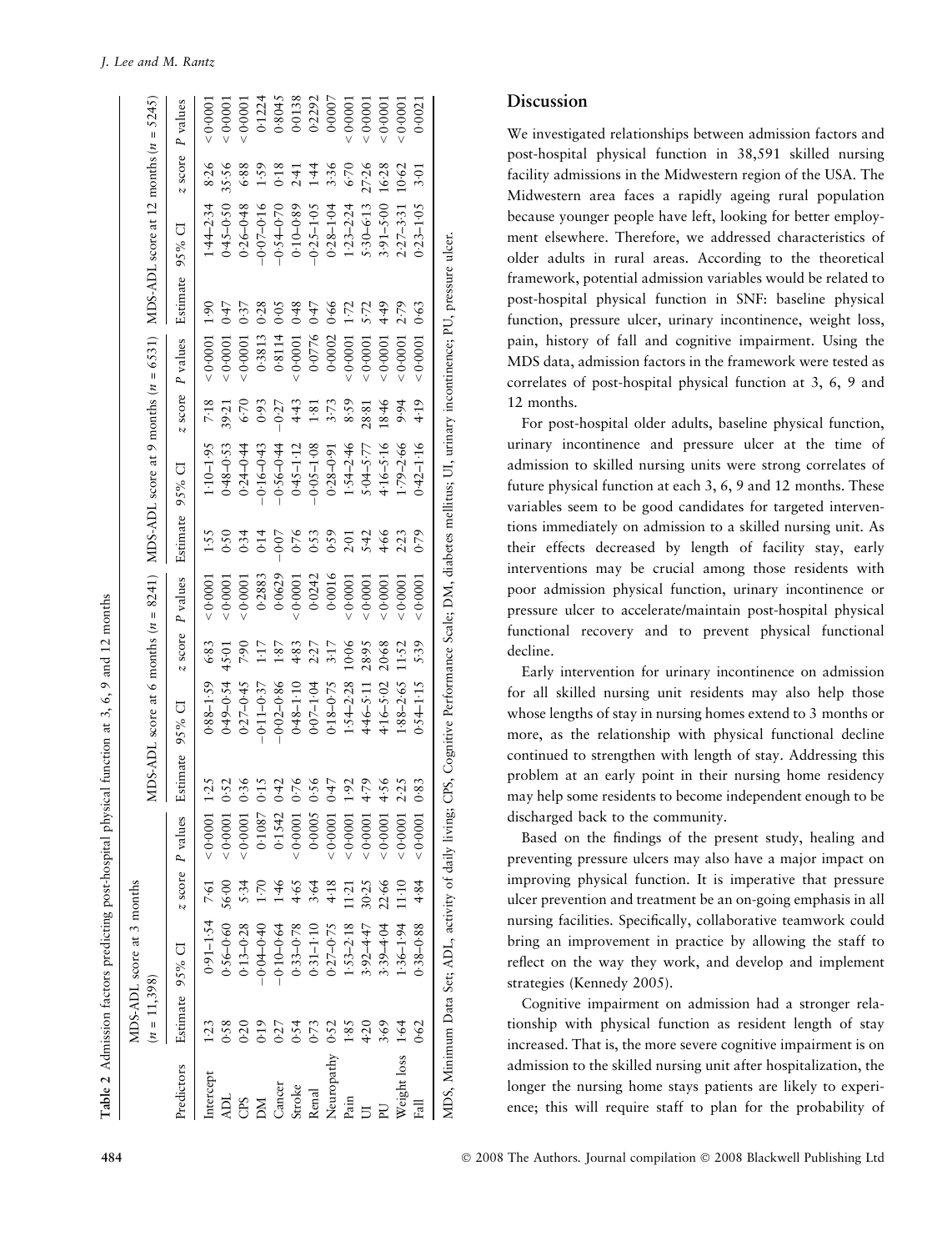# What is already known about this topic

- Physical functional decline is a significant health problem for older adults and has far-reaching effects.
- The immediate post-hospital period is a high-risk time for physical functional decline among older adults.

# What this paper adds

- For older adults after hospital discharge, poor physical function, urinary incontinence and pressure ulcer at the time of admission to skilled nursing units were strong correlates of future physical functional decline.
- Nurses in hospitals planning to discharge to skilled nursing facilities need to develop discharge plans separately for older adult patients.
- The discharge plan should be clearly communicated to nurses in skilled nursing facilities.
- For continuous nursing care, patients need to be assessed at least once a month during the first 3 months after hospital discharge using variables related to posthospital physical function such as physical function, urinary incontinence and pressure ulcers, weight loss, pain, history of falls and cognitive impairment.

long-term stays. Cognitive impairment is an important factor in older adults and is associated with physical function, both on admission to a nursing home and throughout the stay (McConnell et al. 2002). However, nurses in short-stay skilled nursing units need first to identify at the admission assessment the type of confusion patients are experiencing as either acute or chronic. Residents might have developed delirium during hospitalization, and it is important to detect delirium and correct it with appropriate treatment to restore the person to their normal cognitive function. In a study of 126 post-surgical older adult patients with hip fracture, delirium was common, persistent, and independently associated with poor physical functional recovery 1 month after hip fracture. This was so even after adjusting for pre-fracture frailty (Marcantonio et al. 2000).

# Study limitations

This study has several limitations. First, although the data were based on assessments of all post-hospital residents in skilled nursing units in a state in the Midwestern region of the USA, this geographical limitation reduces the generalizability of these results to other regions. Secondly, as the MDS data do not present the reason for patient discharge, neither we could determine the impact of discharged residents on the study results, nor could we determine exact discharge disposition. However, the data from this study do reveal that approximately 70% of 38,491 older adults admitted to skilled nursing units from acute care hospitals were discharged from the facilities within 3 months. Discharge dispositions are likely to include returning home, readmission to the hospital, transferring to other facilities, or death. Discharge disposition before or after 3 months may have different meanings. If older adults are discharged home from short-stay SNF within a month, it is presumed that they are recovering (Lee 2006). However, if people are discharged home from nursing homes, they may have opted to be discharged to prepare for death.

# Conclusion

Nurses in hospitals need to develop discharge plans separately for older adult patients planning to become resident in SNF. This discharge plan should be readily communicated to nurses in SNF. When older adult patients are admitted to SNF, nurses should screen them for risk of physical functional decline using admission factors related to post-hospital physical function such as physical function, urinary incontinence and pressure ulcers, weight loss, pain, history of falls and cognitive impairment. Nurses need to plan and implement targeted interventions for identified older adults. In particular, early interventions for urinary incontinence and pressure ulcers are imperative.

In general, the MDS assessment is conducted quarterly. However, vulnerable post-hospital older adults may experience changes within 3 months. For continuous nursing care, these patients need to be assessed at least once a month during the first quarter, using the above variables. This simple, regular assessment will help nurses create more effective care plans to improve or maintain physical function.

Additional research on other aspects of the model is needed to help older adults improve and maintain physical function. Subsequent studies are also necessary to provide a more robust test of the model, and intervention studies are needed to advance knowledge of how to care for these patients to promote recovery.

# Author contributions

JL and MR were responsible for the study conception and design. JL performed the data collection, data analysis and drafting of the manuscript. MR made critical revisions to the paper for important intellectual content. JL provided statistical expertise. JL and MR supervised the study.